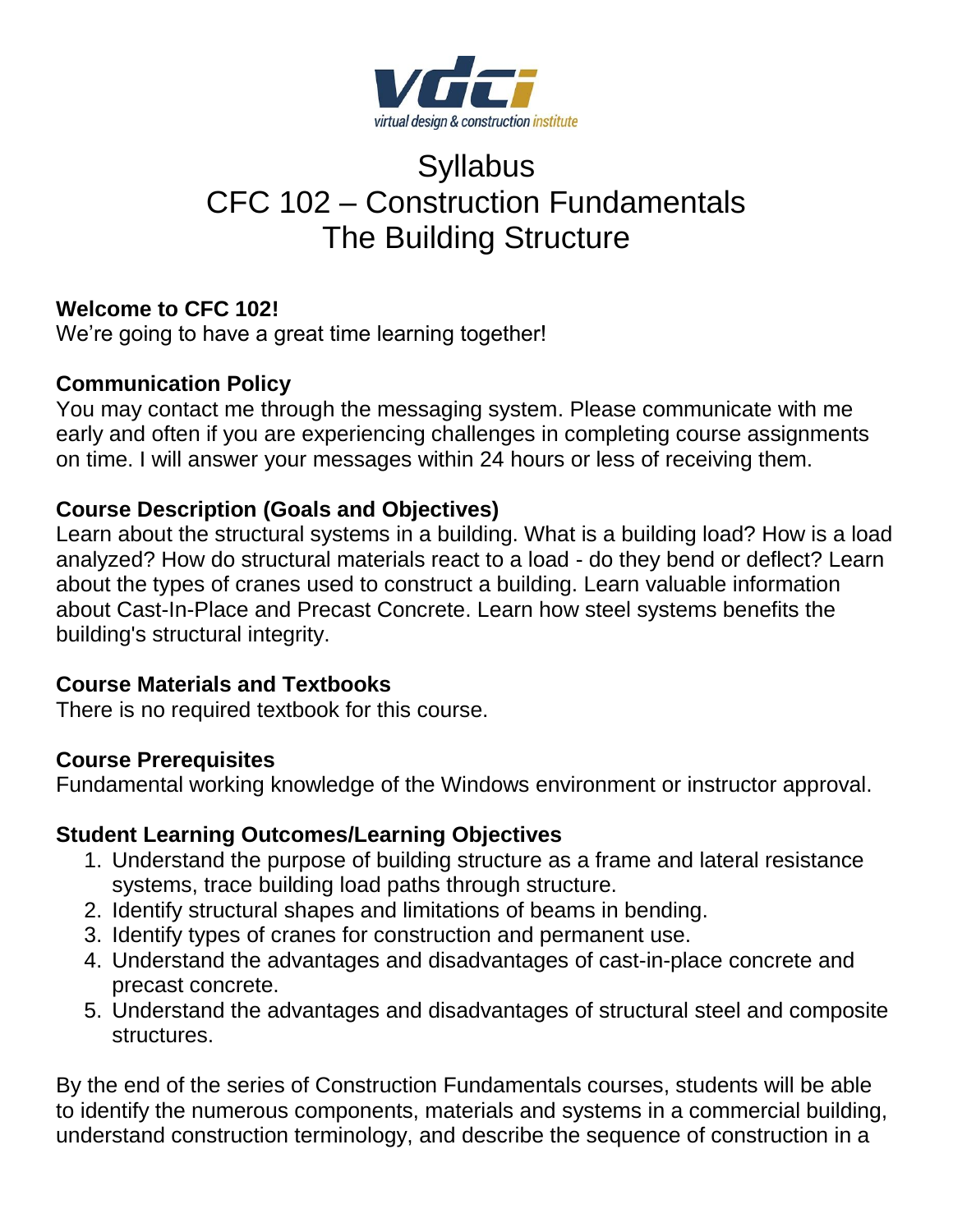

commercial project.

#### **Attendance**

To satisfy the course attendance requirements, students are typically required to complete at a minimum, the Lesson 1 quizzes (assessments) before the end of the 11th day (11:55 pm Pacific time) of the course. Course attendance is also evaluated by the timely submission of a student's course project deliverables. Students who fail to complete their quizzes by the 11th day of class will be considered "absent" by VDCI. Specific due dates for this course can be found in "Deadlines for Submitting Project Deliverables".

## **Participation**

Participation is evaluated by engagement in the Graded Discussion Forum. This forum encourages participation directly with instructors and students in a course. Typically, ten percent of the course grade is assigned for participation. A specific grading breakdown for this course can be found in "Weighted Grading Criteria".

## **Grading Policies**

After you have successfully completed all the requirements for your course, you will receive a VDCI course completion certificate. If you are a VDCI Technology Certificate student, your course must be taken for a letter grade. Classes that are taken as an Audit will not qualify for a completion certificate or count towards a VDCI Technology Certificate Program or VDCI Digital Badge.

You can change your VDCI grading option from letter grade to Audit any time BEFORE the 18th day of class by contacting either the Program Manager or Program Coordinator.

Letter grades are based on the following scale. Your final course grade is based on the weighted grading criteria of the points you have earned.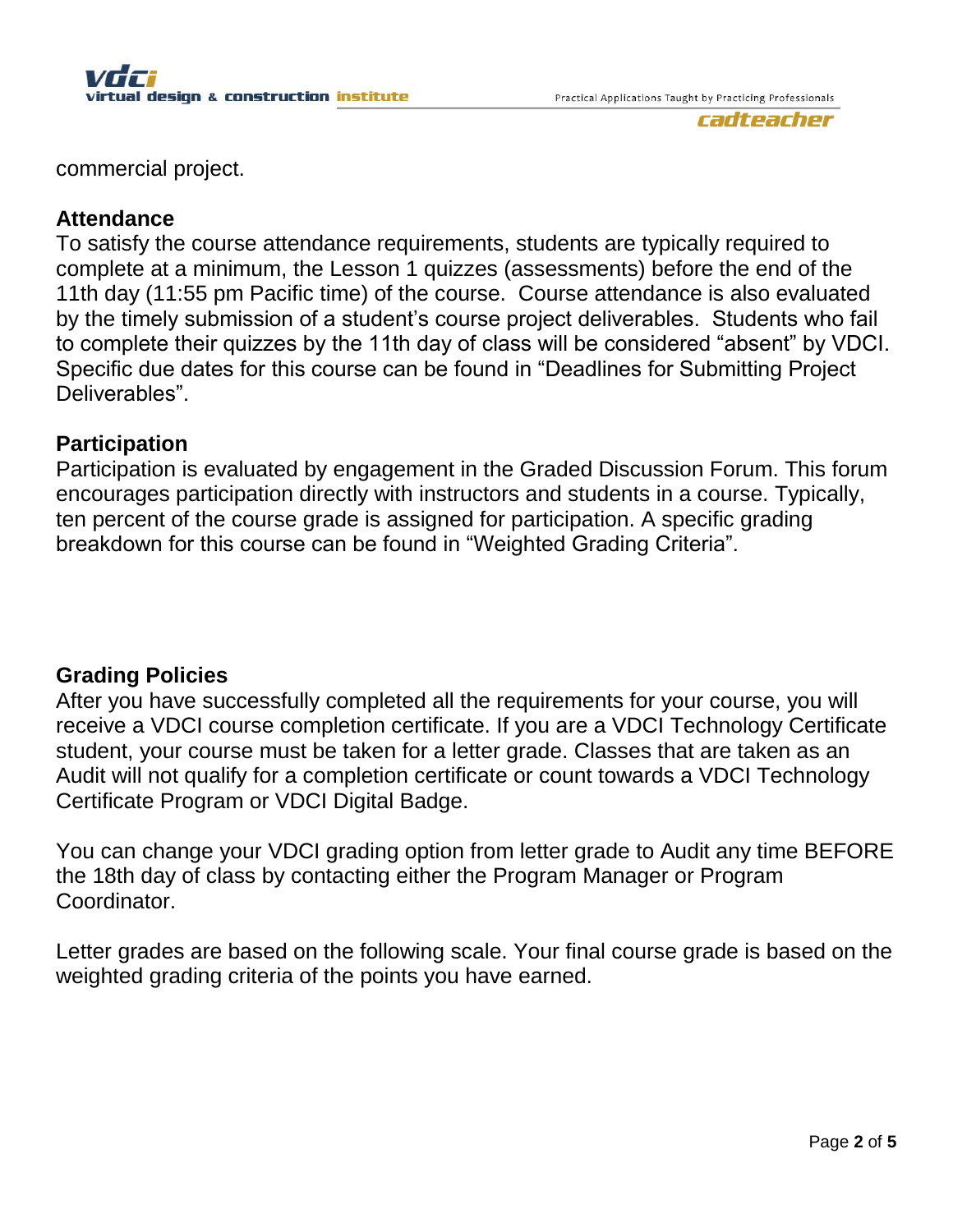Practical Applications Taught by Practicing Professionals

#### cadteacher

| <b>Passing Grades</b> |        |  |
|-----------------------|--------|--|
| $A+$                  | 100%   |  |
| A                     | 93-99% |  |
| A-                    | 90-92% |  |
| B+                    | 87-89% |  |
| В                     | 83-86% |  |
| В-                    | 80-82% |  |
| $C+$                  | 77-79% |  |
| C.                    | 73-76% |  |
| $C$ -                 | 70-72% |  |

| <b>Non-Passing Grades</b> |               |  |
|---------------------------|---------------|--|
|                           | 60-69%        |  |
|                           | 59% and below |  |

# **Weighted Grading Criteria**

| Participation | 15%  |
|---------------|------|
| Quizzes       | 85%  |
| <b>TOTAL</b>  | 100% |

**NOTE:** Students can check their course progress in the Learning Hub at any time by clicking the Assignments link on the left sidebar of each course page.

## **Deadlines for Submitting Project Deliverables**

Project deliverables must be submitted to me through the Learning Hub.

- 1. One post in the course Graded Discussion Forum is due before the end of the first Monday (4th day) of the course. Your grade for this post will be reduced by 10% (one full letter grade) for every day the deliverable is late.
- 2. The Lesson 1 quizzes are due before the end of the second Monday (11:55 pm Pacific time) of the course.
- 3. All remaining course deliverables are due by the end of the third Monday (11:55 pm Pacific time) of the course.
- 4. Course deliverables will not be accepted any later than one day after the course has formally been closed (19th day). Your grade will be reduced by 10% (one full letter grade) for being late.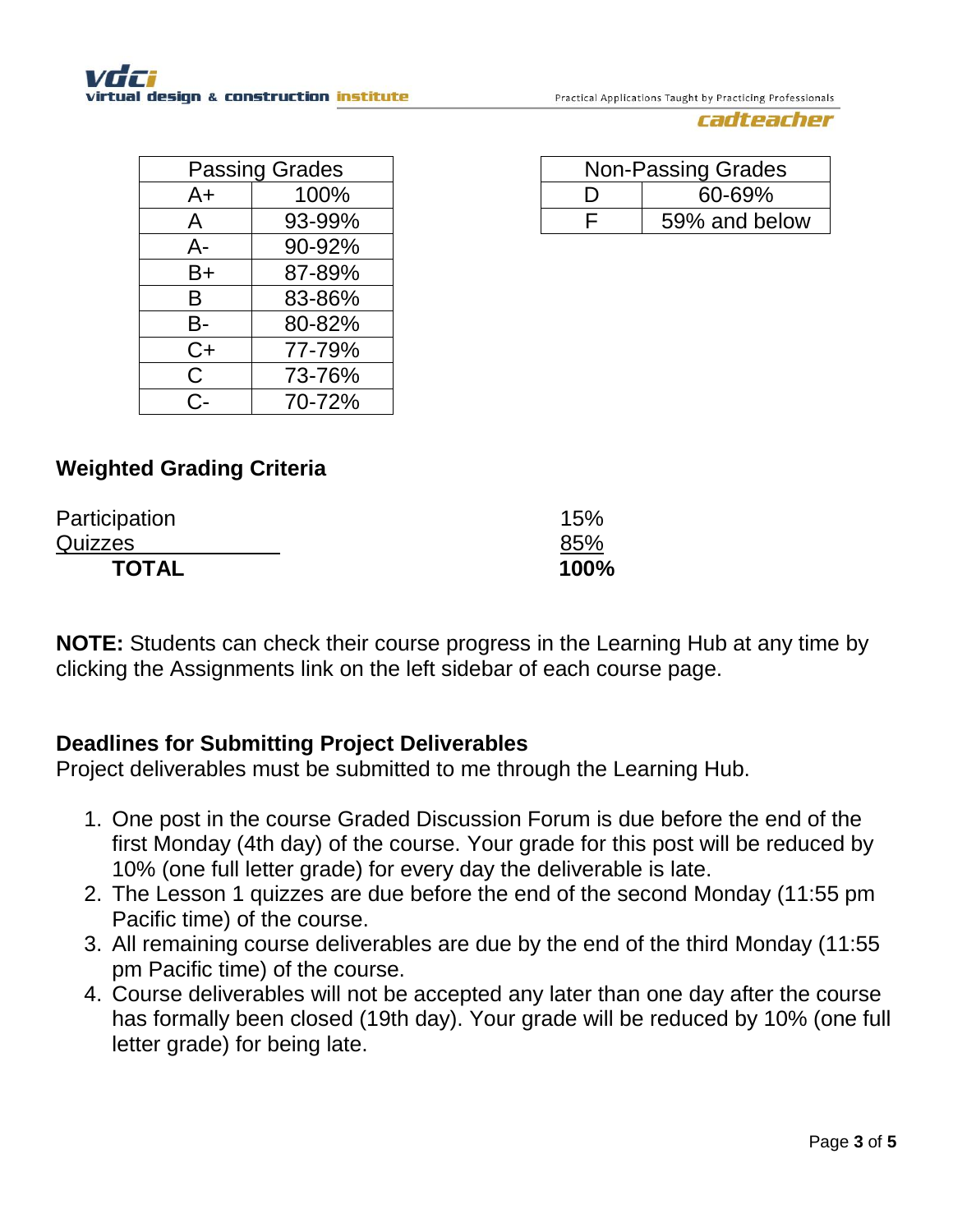#### cadteacher

**IMPORTANT:** Please review all course due dates in the Learning Hub.

#### **Discussion Forums/Student Engagement**

Please be engaged in the Graded Discussion Forum. Your postings and responses in the Graded Discussion Forum are geared toward expanding the learning experience for you and your classmates in meaningful ways.

**NOTE:** The Graded Forum is a required and graded element for this course.

Please read the instructions for each Graded Discussion Forum assignment as they may differ in terms of content and response requirements.

To effectively participate in the discussion forum, you can:

- 1. Take a leadership role by being the first to post a topically-meaningful response in the Discussion Forum.
- 2. Reply thoughtfully to the postings of your classmates, including rebuttal of ideas/opinions.
- 3. Expand on the comments in the Discussion Forum by posing thought-provoking questions and/or providing topically-relevant/related outside links.
- 4. Post in a timely manner.

When I grade your Discussion Forum comments, I am most interested the quality of your postings/responses. Your contributions should add to the knowledge base of our course participants and provide substantive thought to receive points. If you are less knowledgeable about a topic, pose questions about the topic and/or share what you find when you research the topic yourself.

## **Academic Integrity Policy**

The Virtual Design & Construction Institute (VDCI) is an institution of learning, career education, and technical skill development – a community based on academic honesty and integrity. As members of the VDCI community, faculty, students, and administrative staff share responsibility for maintaining this environment. It is essential that all members of the VDCI community subscribe to the ideal of academic honesty and integrity and accept individual responsibility for their work. Academic dishonesty is unacceptable and will not be tolerated at VDCI. Cheating, forgery, dishonest conduct, plagiarism, and collusion in dishonest activities erode the Institute's educational, research, and social roles.